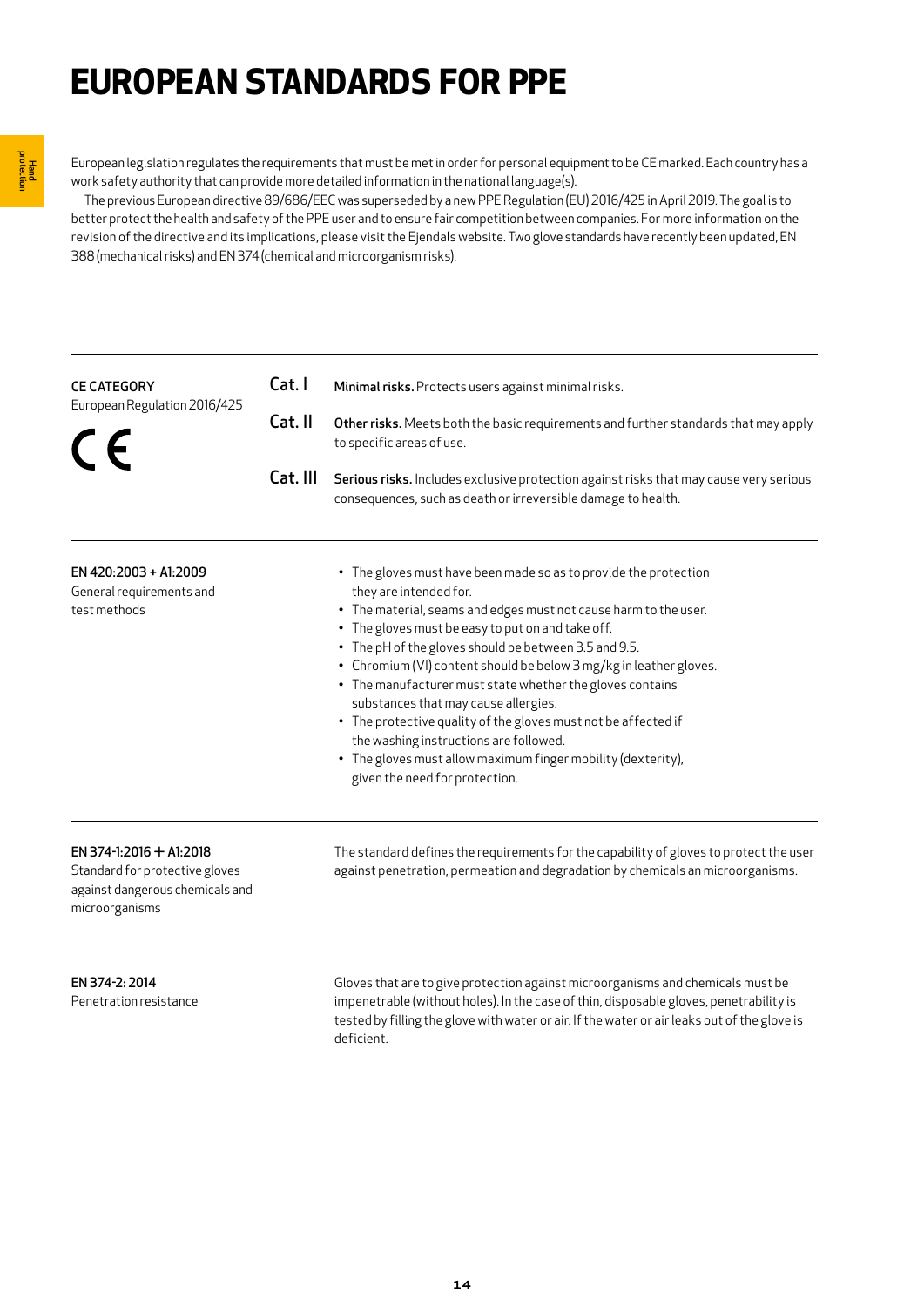# EN 16523-1: 2015

Resistance to chemical permeation (replaces EN 374-3:2003)



Test method to measure the resistance ofthe PPE material to permeation by hazardous chemicals at molecular level and under continuous contact. Gloves will be classified as Type A, Type B or Type C.

| <b>Type</b><br>of glove | <b>Marking</b>                   | Requirement                                                            |
|-------------------------|----------------------------------|------------------------------------------------------------------------|
| Type A                  | $EN374-1/TypeA$<br><b>UVWXYZ</b> | Breakthrough time > 30 min for at least 6 chemicals<br>in the new list |
| Type B                  | EN374-1/Type B<br>UVW            | Breakthrough time > 30 min for at least 3 chemicals<br>in the new list |
| Type C                  | EN374-1/Type C                   | Breakthrough time > 10 min for at least 1 chemical<br>in the new list  |

| <b>Permeation level</b> | Breakthrough time (min) |
|-------------------------|-------------------------|
|                         | >10                     |
|                         | >30                     |
| 3                       | >60                     |
|                         | >120                    |
| 5                       | >240                    |
| 6                       | >480                    |

The list of chemicals on which the gloves are tested has been expanded with a further six chemicals. Increasing numbers of chemicals are used in industrial applications, and some were not covered by the previous standard.

|                 | List of test chemicals |                           |                   |                                     |  |  |  |
|-----------------|------------------------|---------------------------|-------------------|-------------------------------------|--|--|--|
|                 | Code<br>letter         | <b>Chemical</b>           | <b>CAS Number</b> | <b>Class</b>                        |  |  |  |
|                 | A                      | Methanol                  | 67-56-1           | Primary alcohol                     |  |  |  |
|                 | B                      | Acetone                   | 67-64-1           | Ketone                              |  |  |  |
|                 | C                      | Acetonitrile              | 75-05-8           | Nitrile compound                    |  |  |  |
|                 | D                      | Dichloromethane           | 75-09-2           | Chlorinated hydrocarbon             |  |  |  |
|                 | E                      | Carbon disulphide         | 75-15-0           | Sulphur containing organic compound |  |  |  |
|                 | F                      | Toluene                   | 108-88-3          | Aromatic hydrocarbon                |  |  |  |
| <b>Driginal</b> | G                      | Diethylamine              | 109-89-7          | Amine                               |  |  |  |
|                 | H                      | Tetrahydrofuran           | 109-99-9          | Heterocyclic and ether compound     |  |  |  |
|                 |                        | Ethyl acetate             | 141-78-6          | Ester                               |  |  |  |
|                 | J                      | n-Heptane                 | 142-82-5          | Saturated hydrocarbon               |  |  |  |
|                 | Κ                      | Sodium hydroxide 40%      | 1310-73-2         | Inorganic base                      |  |  |  |
|                 | L                      | Sulphuric acid 96%        | 7664-93-9         | Inorganic mineral acid, oxidizing   |  |  |  |
|                 | M                      | Nitric acid 65%           | 7697-37-2         | Inorganic mineral acid, oxidizing   |  |  |  |
|                 | N                      | Acetic acid 99%           | 64-19-7           | Organic acid                        |  |  |  |
|                 | 0                      | Ammonium hydroxide<br>25% | 1336-21-6         | Organic base                        |  |  |  |
| New             | P                      | Hydrogen peroxide<br>30%  | 7722-84-1         | Peroxide                            |  |  |  |
|                 | $\mathsf{S}$           | Hydrofluoric<br>acid 40%  | 7664-39-3         | Inorganic mineral acid              |  |  |  |
|                 | Τ                      | Formaldehyde 37%          | $50 - 00 - 0$     | Aldehyde                            |  |  |  |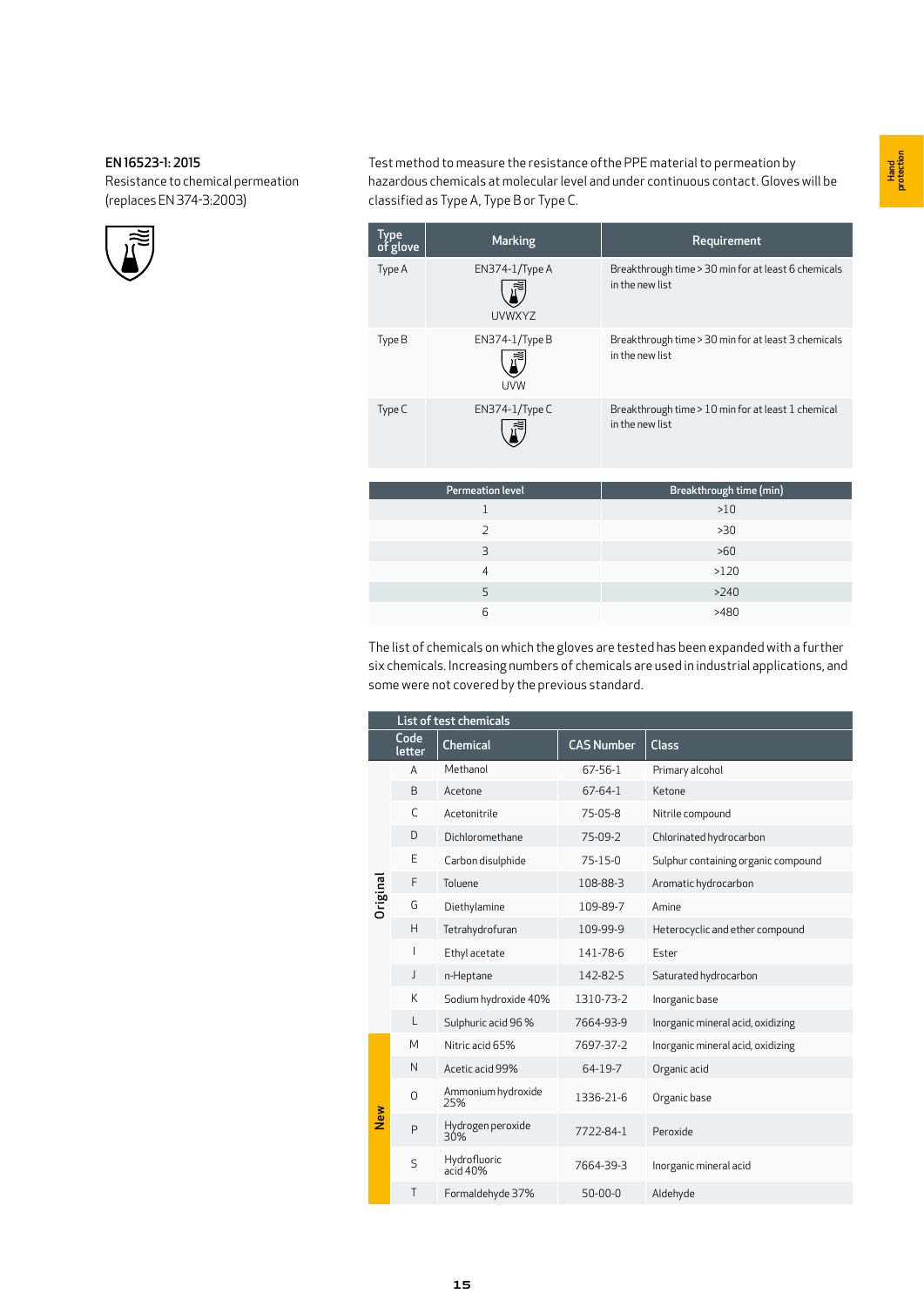# EN 374-4: 2013 Resistance to chemical degradation

Degradation is the deleterious change in one or more properties of a protective glove material due to contact with a chemical. Indications of degradation can be delaminating, discolouration, hardening, softening, dimensional change, loss of tensile strength, etc. It is determined by measuring the percentage change in puncture resistance of the glove material after a continuous contact for 1 hour of the external surface with the challenge test chemical. The results of the degradation test must appear in the information leaflet for all three glove types.

The new standard introduces testing for protection against viruses. The previous standard covered only fungi and bacteria.

 New markings on packing will indicate whether gloves protect against bacteria and fungi only, or against bacteria, fungi and viruses. The biohazard pictogram is used to mark gloves protecting from bacteria and fungi. The pictogram will be accompanied by the word 'VIRUS' if the glove meets the requirements of the virus test method.

Gloves giving protection against cold are tested for two different cold situations: penetrating or convective cold (a) and contact cold (b), i.e., direct contact with cold objects. Testing resistance to permeability by water (c) is done when relevant.

| $EN 511 - Testing$                                       |             |                      |                      |                      |           |
|----------------------------------------------------------|-------------|----------------------|----------------------|----------------------|-----------|
| Level of protection                                      | 0           | 1                    | $\overline{2}$       | 3                    | 4         |
| A. Convective cold<br>(isolation ITR/m <sup>2</sup> )    | 1 < 0.10    | 0.1<<br>< 0.25       | 0.15<<br>< 0.22      | 0.22<<br>< 0.30      | 0.30<1    |
| B. Contact cold<br>(termic resistance R/m <sup>2</sup> ) | R<0.025     | 0.025 < R<br>< 0.050 | 0.050 < R<br>< 0.100 | 0.100 < R<br>< 0.150 | 0.150 < F |
| C. Water penetration, 5 min                              | Penetration | No<br>penetration    |                      |                      |           |

Gloves marked with this pictogram give protection against one or more of the thermal risks. Glove performance has been tested in terms of the following risks:

- Resistance to burning behaviour
- Contact heat resistance
- Convective heat resistance
- Radiant heat resistance
- Resistance to small splashes of molten metal
- Resistance to large quantities of molten metal

| Level of protection                                             | 1                        | $\overline{2}$    | 3              | 4                  |
|-----------------------------------------------------------------|--------------------------|-------------------|----------------|--------------------|
| A. Burning behaviour (s)<br>After flame time<br>After glow time | <20<br>nn<br>requirement | ≤10<br>$\leq 120$ | ≼3<br>≤25      | ≤2<br>≤5           |
| B. Contact heat (s)                                             | 100°C<br>≥15             | 250°C<br>$\ge 15$ | 350°C<br>≥15   | 500°C<br>$\geq 15$ |
| C. Convective heat (s)                                          | $\geq 4$                 | $\geq 7$          | $\geq 10$      | $\geq 18$          |
| D. Radiant heat (s)                                             | $\geq 7$                 | >20               | ≥50            | ≥95                |
| E. Small splashes of molten metal (no)                          | $\geq 10$                | $\geq 15$         | $\geqslant$ 25 | $\geq 35$          |
| $F.$ Large quantities of molten metal $(g)$                     | 30                       | 60                | 120            | 200                |

# **WARNING**

The glove must not come into contact with fire if it does not attain performance level 3 when tested for resistance to flammability.

EN 374-5: 2016

Protection against microorganisms



EN 511:2006

Cold-related risks



# EN 407:2004

Protection against thermal risks

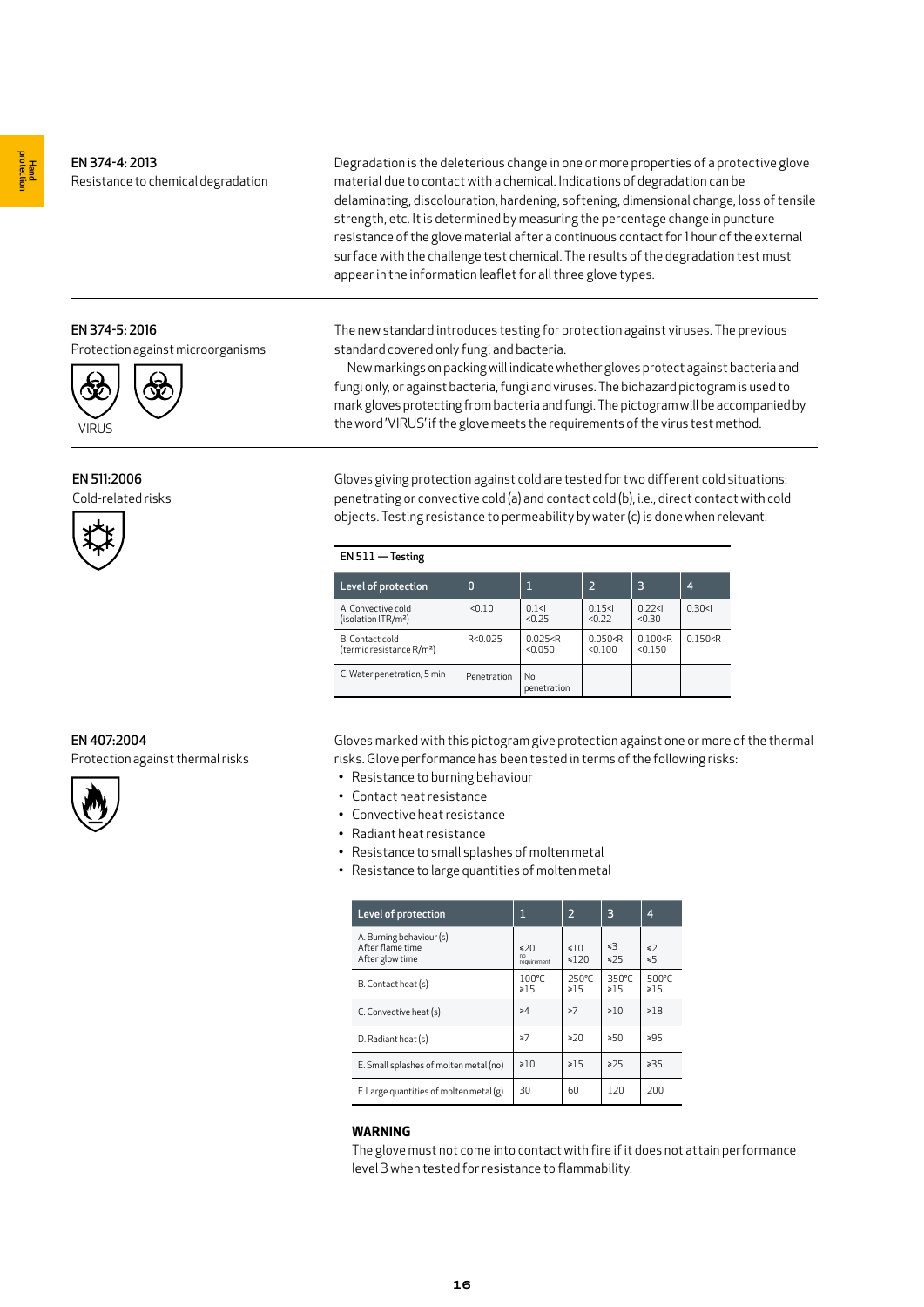Electrostatic properties

The use of antistatic (dissipative) gloves is important in environments with hazards related to fire and/or explosion. The phenomenon to avoid is the electric potential difference between user and environment that is triggered during contact, what we colloquially call getting a 'shock'.

#### EN 388:2016 + A1:2018

Protective gloves against mechanical risks



# EN 388:2016

Impact protection (marking if passed requirements) ISO cut test/cut resistance (A–F or X) Puncture resistance (0–4) Tear resistance (0–4) Coup test/cut resistance (0–5 or X) Abrasion resistance (0–4)

In the revised version of EN 388:2016, there are two cut resistance tests available. The coup method is the same as before and is used for materials that do not dull the blade. For materials that will affect the blade, e.g. most cut resistant materials, TDM test is required. In these cases, the TDM result is the real reference performance while the coup result is only indicative and will therefore be marked with an X.

## a. Abrasion resistance (level of protection 0–4)

Number of cycles required to abrade a hole using abrasive paper in a circular sample of glove material under constant pressure and motion. The highest performance level is 4, which corresponds to 8,000 cycles.

#### b. Cut resistance, coup test (level of protection 0–5)

This measures the number of turns required for a rotating circular knife at a constant rate to cut through the glove. The result is compared with a reference material to get an index. The highest level of protection is 5, which corresponds to an index of 20.

#### c. Tear resistance (level of protection 0–4)

Force required to propagate a tear in a rectangular sample of a glove with a starting incision, to a maximum force of 75N.

#### d. Puncture resistance (level of protection 0–4)

Measuring the amount of force required to pierce the glove with a standard sized point and at a given speed (10 cm/min).

| Level of protection                            |     |     | $3 -$ | 4    |      |
|------------------------------------------------|-----|-----|-------|------|------|
| a) Resistance to abrasion (No. of revolutions) | 100 | 500 | 2000  | 8000 |      |
| b) Resistance to cutting (Index)               | 12  | 2.5 | 5.0   | 10.0 | 20.0 |
| c) Tear resistance (N)                         | 10  | -25 | 50    | 75   |      |
| d) Puncturing resistance (N)                   |     | 60  | 100   | 150  |      |

#### e. Cut resistance by ISO cut test(level of protection A–F)

Force in newtons (N) required to cut through a sample using a rectangular blade in a specified cut test machine such as Tomodynamometer (TDM). This test is optional unless the blade in Coup test becomes dull, whereupon it becomes the reference for cut resistance.

| Level of protection   | $A$ B C D E |  |  |  |
|-----------------------|-------------|--|--|--|
| e) Cut resistance (N) |             |  |  |  |

## f. Impact protection (level of protection P)

The test for protection against impact is carried out per a standard for protective gloves for bikers, EN 13594:2015. The area with protection is tested, but because of its limited surface, the area around the fingers cannot be tested using this method. The impact force is 5 J and the transmitted force must be in accordance with the highest level, in this case level 1, with an individual result of ≤ 9.0 kN and mean force ≤ 7.0 kN.

| Level of protection                 |                           |
|-------------------------------------|---------------------------|
| f) Impact protection, EN 13594:2015 | Pass (Level $1 \le 9$ kN) |